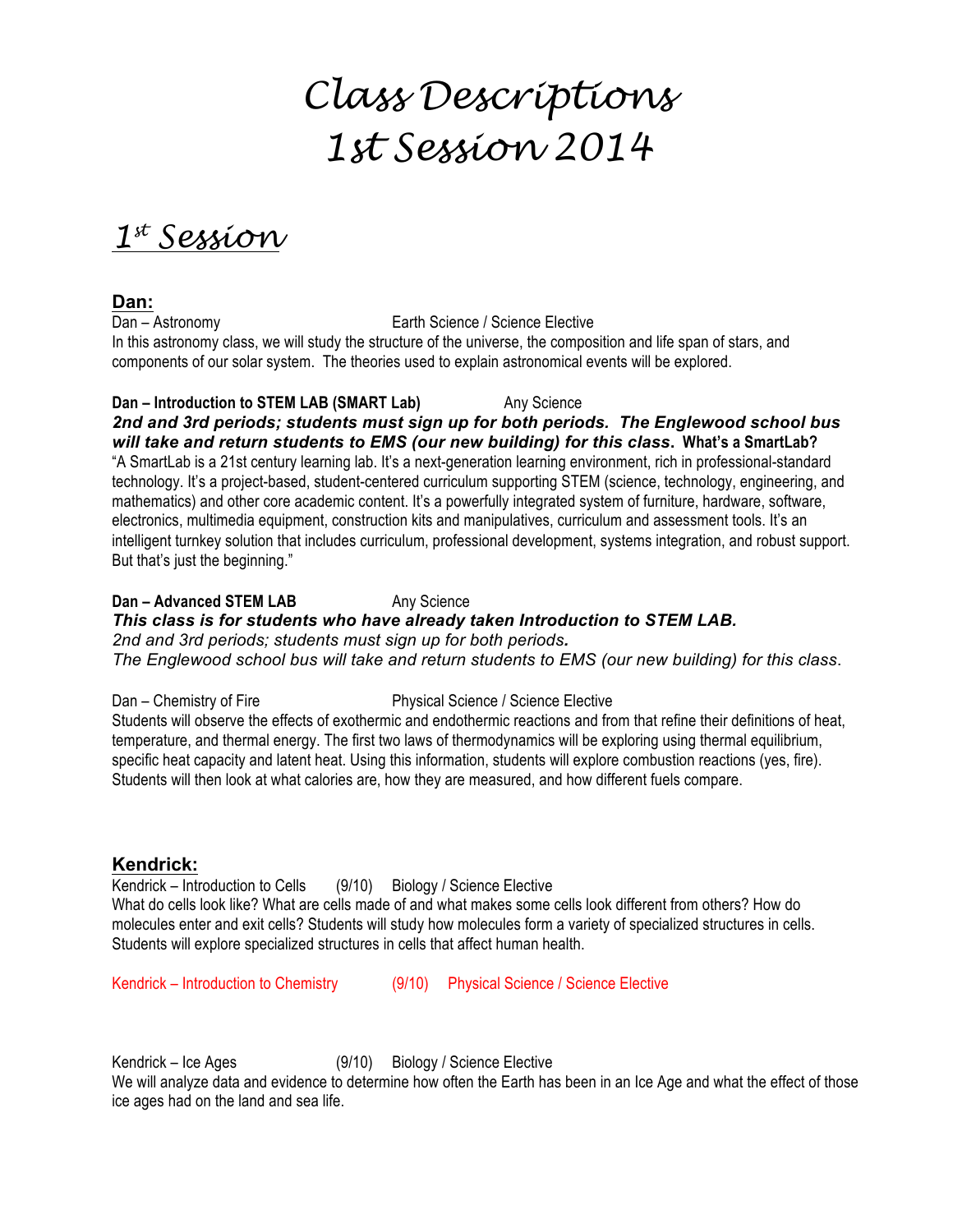# **Matt:**

### Matt – Green Energy Earth Science / Physical Science / Science Elective

Students will learn and understand that energy exists in many forms such as mechanical, chemical, electrical, radiant, thermal, and nuclear. Additionally, they will learn that there are costs, benefits, and consequences of exploration, development, and consumption of renewable and nonrenewable resources. Activities will include the building of a solar oven and possibly a wind turbine.

Matt – Science Inquiry **Science Elective** Science Elective

This is the first class in the science sequence. Students should take this if they have no science credit. The process of science inquiry will be the main focus of this class. Experimental design and analysis will be emphasized.

# Matt – Darwin's Studio with Kiim Biology / Science Elective

Students will spend half their time learning about Charles Darwin and how he changed the understanding of the evolution of species. They will spend the other half of their time learning how to draw different types of organisms (Plants, animals, etc.).

# **Alex:**

Alex – Math Skills (any math level) Math Elective Is to help students at all math levels become proficient in specific areas. It is for students needing help in their current math classes, seniors working to pass the MAP, students struggling with number sense (fractions, decimals, %, + numbers) or students who are have not started the math sequence and need to practice to get prepared for Algebra or Geometry.

Alex – Pre Algebra 1 Math Elective

In this course, students will review and practice decimals, percents, and fractions. Students will learn how to solve expressions involving adding, subtracting, multiplying, and dividing real whole numbers, integers, fractions, decimals, and percents. Students will also convert numbers to different representations of numbers.

Alex – ALGEBRA A3 - Take this after Algebra A2 Algebra / Math Elective Students begin the course by graphing situations and interpreting the situations represented by a graph. They then use the vocabulary and mathematical notation for functions, and model functions with rules, tables, and graphs. Students examine two particular functions called a direct variation and an inverse variation. Students will also focus on the connection between a linear equation and its graph. The topic of slope in introduced and then expanded to the slopeintercept form of an equation. Finally, students explore transformations and the effect of transformations on graphs.

# Alex – Geometry 1 Geometry / Math Elective

# **Take this after completing the Algebra series (A1 – A6) and to start the Geometry Series (1 – 6)**

This course begins with the basic tools of geometry. Students will explore segments, rays, types of lines, planes, types of angles, and measuring angles. Students will use inductive reasoning to formulate and verify conjectures. The concepts of perimeter, circumference, and area of various figures will be reviewed. Then the course develops a number of area formulas, principally for triangles, quadrilaterals, circles, regular polygons, and sectors. Students will learn, apply, and investigate the Pythagorean Theorem.

# Alex – Functions Math Elective

This course will explore the concept of functions, function notation, graphing functions, as well as vertical line test, and independent versus dependent variables. Real-world applications will be explored as applications of functions. If time permits, the absolute value and squaring functions will be covered.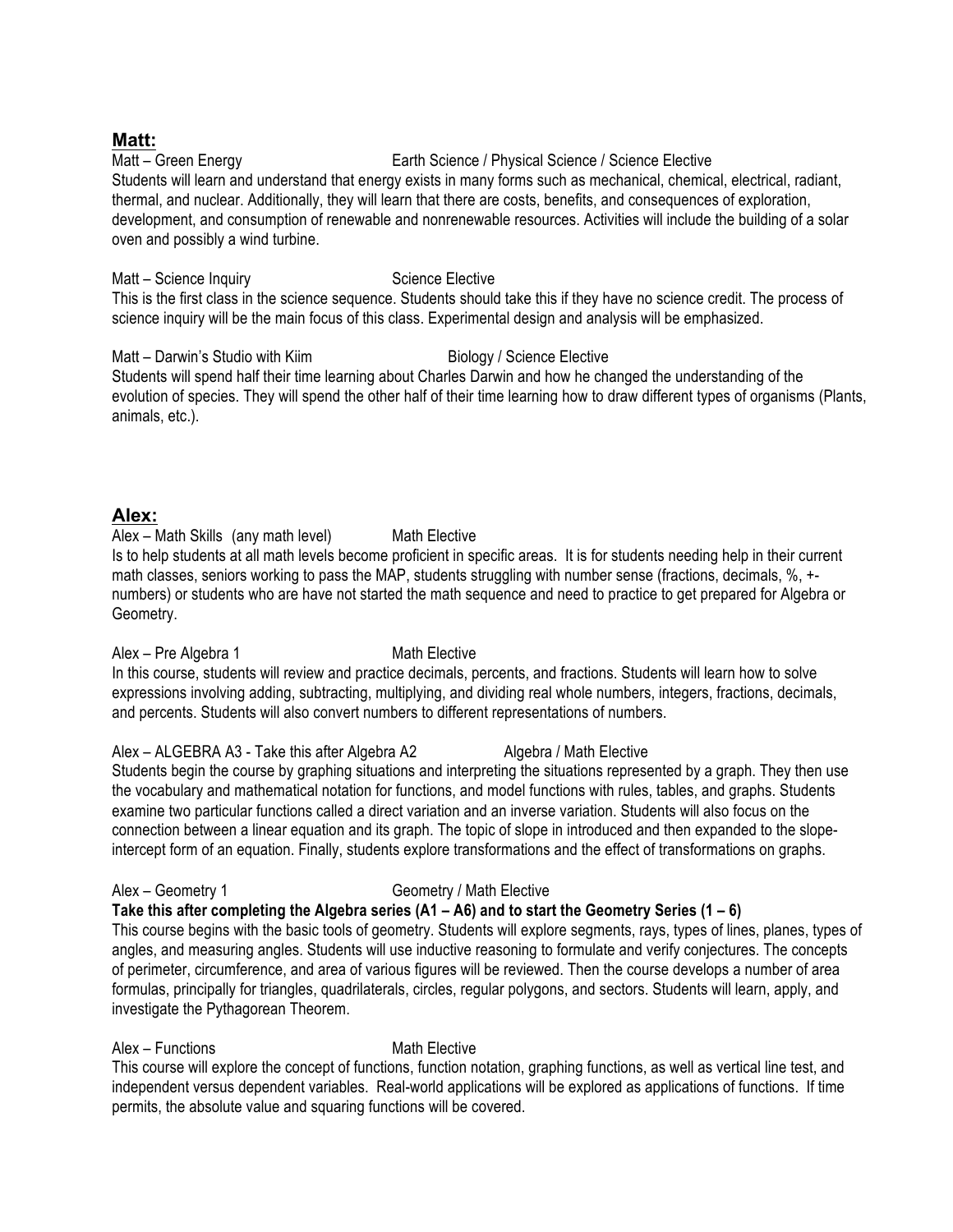Eric – Geometry 2 Geometry / Math Elective GEOMETRY 2 - Take this after completing the Algebra series (A1 – A6) and after completing Geometry 1 This course discusses and applies the properties of special quadrilaterals and other polygons. Students will also examine properties of circles, including arcs of circles, as well as the segments and angles associated with circles. It

applies deductive methods to establish relationships among and between angles, arcs, chords, secants, and tangents.

# Eric – Algebra A1 Algebra / Math Elective

Take this after Pre-Algebra or to start the algebra series. In this course students will build on previous knowledge and use the Order of Operations, the Distributive Property, substitution and other properties of real numbers to simplify expressions and to write equivalent expressions. Students will also explore basic exponents and combining Like Terms, including multiplying variables.

### Eric – Algebra II (B1) Algebra / Math Elective

(Math elective or algebra boxes with instructor permission.) This course is a continuation of the algebra sequence. **Students must have successfully completed the algebra sequence prior to enrolling and have instructor permission**. Topics covered may include but are not limited to using function notation to explore linear, quadratic, exponential, rational and other special functions; graphing and solving systems of inequalities; working with polynomial expressions using factoring procedures.

Eric – Statistics Math Elective

In this course, students will learn how to find, use, and apply the Measures of Central Tendency. They will organize data into various pictorial representations including Box-and-Whisker, Stem-and-Leaf Plots, Circle Graphs, Bar Graphs, and Histograms.

Eric – Math Skills (any math level) Math Elective Is to help students at all math levels become proficient in specific areas. It is for students needing help in their current math classes, seniors working to pass the MAP, students struggling with number sense (fractions, decimals, %, + numbers) or students who are have not started the math sequence and need to practice to get prepared for Algebra or Geometry.

# **Ginger:**

Ginger – Algebra A4 **Algebra** *Algebra / Math Elective**Take this after Algebra A3* This course examines systems of two linear equations and systems of two linear inequalities. Students first graph two equations on a single coordinate system and identify the point of intersection to find the solution. Students then explore solving a system of two linear equations or inequalities through algebraic methods such as substitution and elimination.

# Ginger – Geometry 3 Geometry / Math Elective

# Take this after completing the Algebra series (A1 – A6) and after completing Geometry 2

Students will apply postulates and theorems of triangle congruence to prove that triangles are congruent. Students will also expand on congruence properties to examine other congruent figures. The course continues with discussing the four isometric transformations: translations, reflections, glide reflections, and rotations. Isometric transformations describe hoe geometric objects change position, orientation, or even shape though the properties that characterize their identity remain unchanged.

# Ginger – Geometry 1 Geometry / Math Elective

GEOMETRY 1 – Take this after completing the Algebra series (A1 – A6) and to start the Geometry Series (1 – 6) This course begins with the basic tools of geometry. Students will explore segments, rays, types of lines, planes, types of angles, and measuring angles. Students will use inductive reasoning to formulate and verify conjectures. The concepts of perimeter, circumference, and area of various figures will be reviewed. Then the course develops a number of area formulas, principally for triangles, quadrilaterals, circles, regular polygons, and sectors. Students will learn, apply, and investigate the Pythagorean Theorem.

# **Eric:**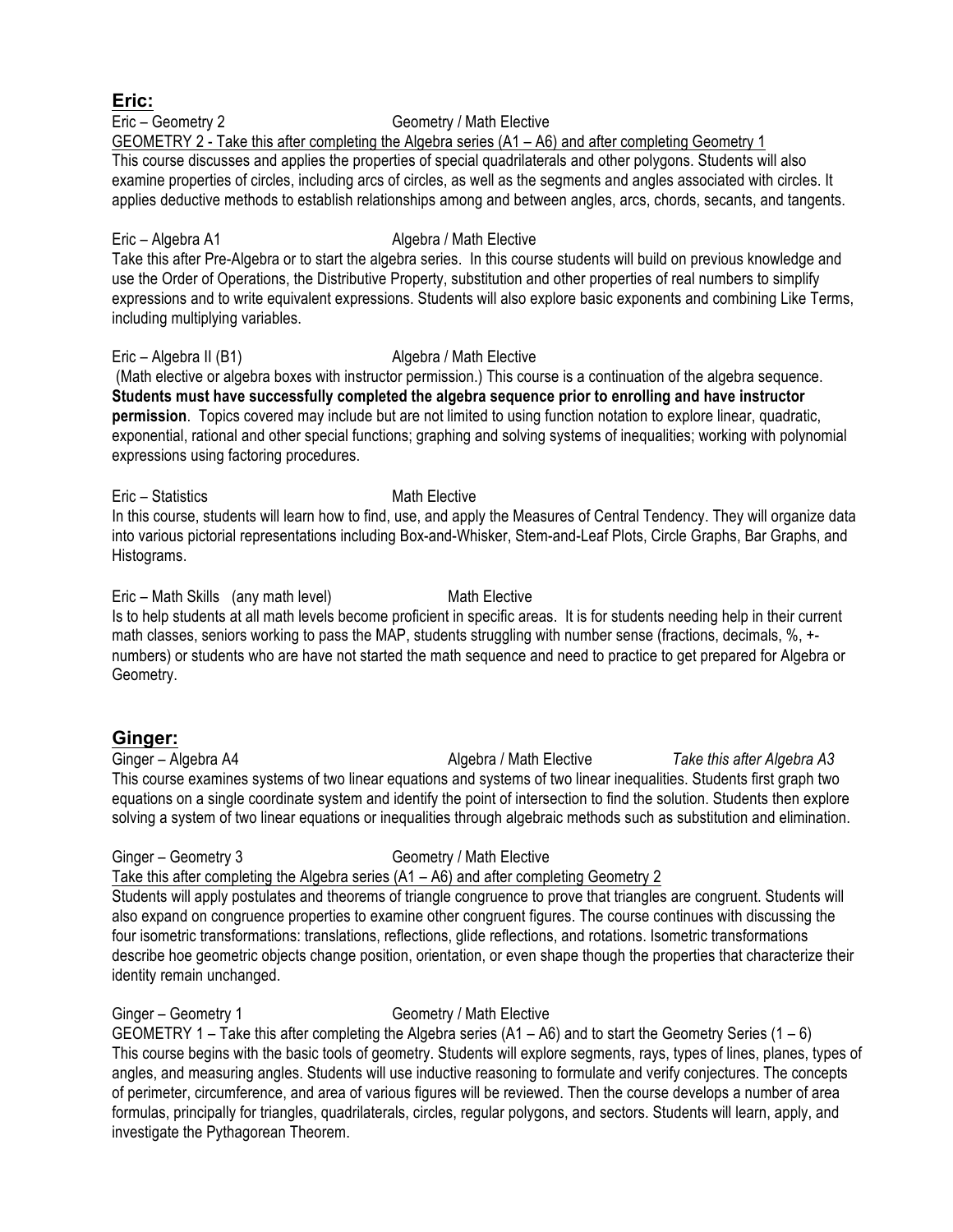# **Dylan:**

Dylan – Early Americans US History / SS Elective

Have you ever wondered what the United States of America was like. . . before it was the United States of America? This course will study the history of European colonization of the Americas with a primary focus on the English colonies that eventually achieved independence as the United States of America. We will also look at the combinations of customs, traditions, and social practices that governed the daily lives of the citizens of British colonies in North America prior to the American Revolution.

Dylan – History of Genocide World History / Geography / SS Elective This class will be designed to study what is really happening in Rwanda and Darfur. Students will study what happened during the Holocaust and other events in history. We will examine why genocide has occurred and the global impact it has left behind.

Dylan – Current Events Any Social Studies This class will focus on news and political/economic happenings with an emphasis on current hot spots and crises.

# **Chris:**

Chris – Financial Literacy: for Juniors & Seniors ONLY Economics / SS Elective

Chris – Big Brothers/Big Sisters Sociology / PE / Community Service STUDENTS MUST SIGH UP WITH CHRIS, TEACHER APPROVAL TO TAKE THIS CLASS. Co-teaching this with Jana STUDENTS MUST TAKE BOTH 2nd and 3rd PERIODS.

This class will be a block class, and students will be taking a school bus to Charles Hay Elementary School daily. We will be working with various grade levels helping elementary students develop teamwork, physical education skills and boosting self esteem.

Chris – Google Earth Geography / SS Elective *Mac Lab will be used.* This class will focus on creating a mental map of the world. This will occur through memorization of country locations and physical features on the planet. We will use Google Earth to navigate around the planet comparing and contrasting different places on the Earth's surface.

Chris – Surviving the Elements Geography / SS Elective In Dan's Room In this class we will read the book *Touching The Void,* which documents the experience of mountain climbers in Peru. It is a survival story and we shall explore the risks that humans face in the wild environments of our planet.

Chris – Elections Government / SS Elective In this class we will focus on the function of government and how people can participate in the political process. We shall also focus on why people get involved and the issues that motivate this involvement.

# **Sherri:**

Sherri – Taboo Psychology / SS Elective Things we may think are strange or "Taboo" are actually quite acceptable in other cultures. We will be learning about some of these things and world cultures.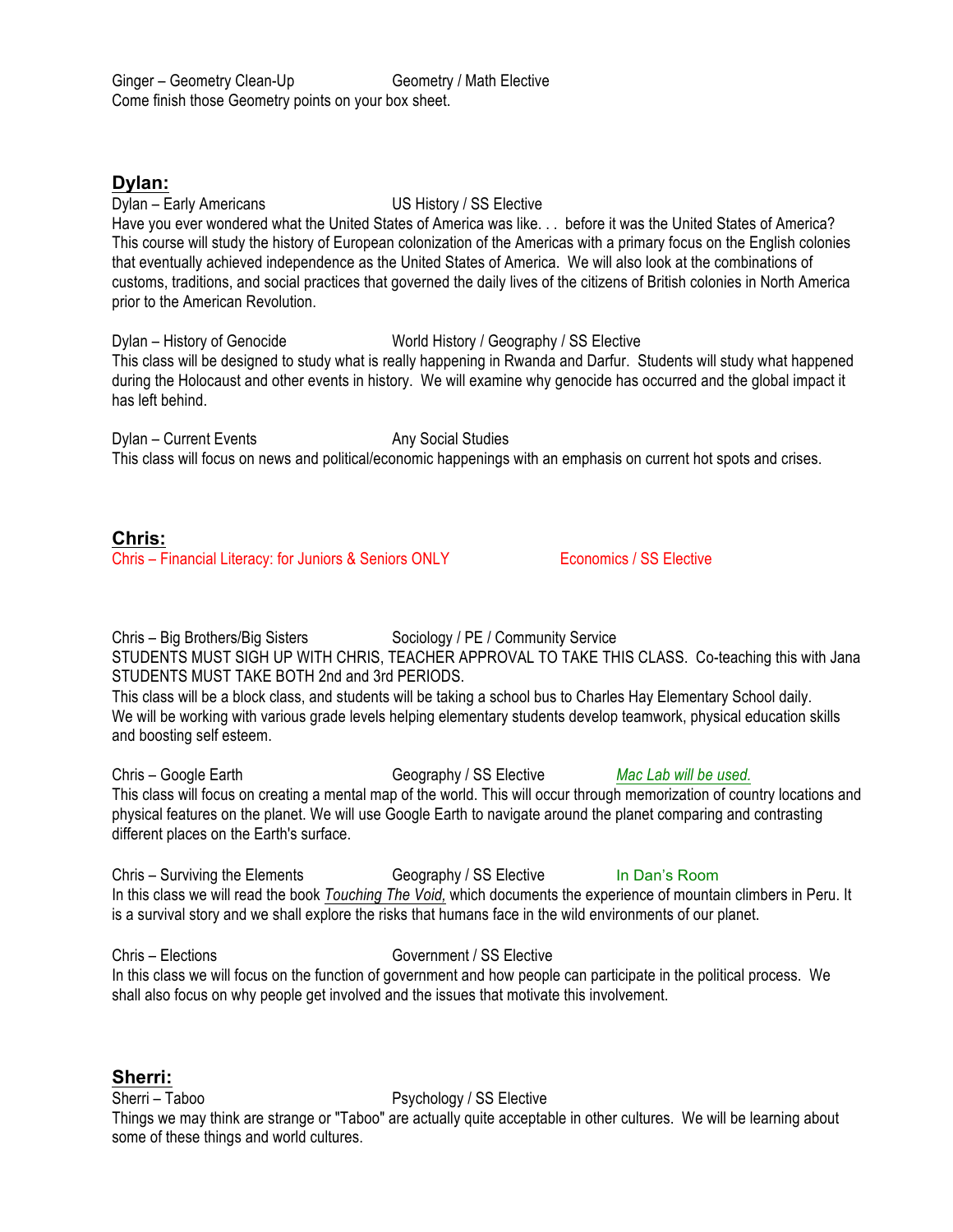Sherri – New Student Orientation Elective *THIS CLASS IS FOR ALL NEW STUDENTS STARTING CFAHS THIS SESSION.*

In this class you will learn what it means to be here at C.F.A.H.S. We will examine box sheets, yellow cards, attendance, golden rules, and everything you could want to know about this school. By the time this class is over, you will have a good understanding of this school and what is expected of you the student.

Sherri – Volleyball P E / Elective Come learn to play volleyball and have fun. We concentrate on learning the fundamentals and not jungle ball. No horseplay will be tolerated.

Sherri – Social Studies Clean-Up Any SS Credit / SS Come finish those Social Studies points on your box sheet.

# **Christopher:**

Christopher – Build your Own Society (BYOS) Gov't / World History / Sociology / SS Elective How would you design a society if you had the chance? Would it be a democracy or an autocracy? How would you raise and spend money? What values would you hold above others? Decide how to run things… and suffer the consequences!

Christopher – Career Portfolio Technology / Economics / Social Studies Elective Create an online portfolio as you plan your career, education and personal goals. Every student will have a resume published on the web, plus create a video mock interview and a final write-up that sets their goals for the first five years after high school and beyond!

Christopher – History of Fashion World History / US History / Elective Fashion changes over time, reflecting the cultural values and ideas of the period. In this course we will trace the transformation of clothing from antiquity through today, focusing on both the practical elements and aesthetics. Students will sketch their own designs to complete on the computer plus create a portfolio of fashion. With enough interest we'll even hold a fashion show.

Christopher – GRAD POINT Independent Study / ON LINE Science / Health / Social Studies Students can take a single online Gradpoint class each quarter. This is an independent, extra class beyond the minimum of 5 classes (so students must have been at 90% the previous session). This can be a 6th, 7th, 8th, or even a 9<sup>th</sup> class for qualifying students!

# **Jon:**

Jon – Animal Farm World Literature / World History / English Elective *Animal Farm* a wonderful political allegory, which investigates power and corruption in a unique society. We will read this horrifying novel and discuss political and social implications.

Jon – New Student Orientation Elective

*THIS CLASS IS FOR ALL NEW STUDENTS STARTING CFAHS THIS SESSION.*

In this class you will learn what it means to be here at C.F.A.H.S. We will examine box sheets, yellow cards, attendance, golden rules, and everything you could want to know about this school. By the time this class is over, you will have a good understanding of this school and what is expected of you the student.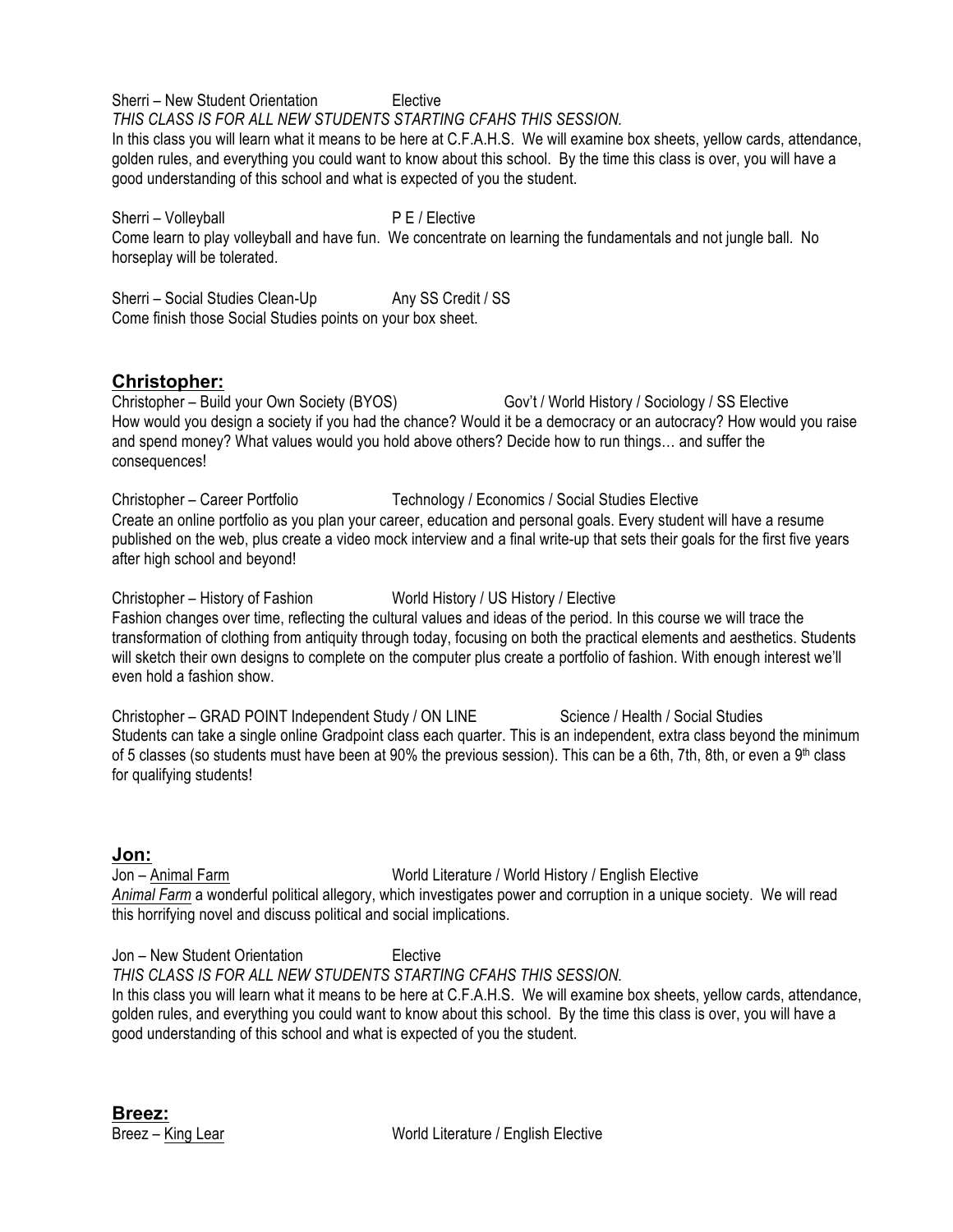Students will be reading this famous Shakespearean play in small groups and whole groups to best role play some of the piece. They will take part in short writings and discussions over all the major literary devices used, as well as, plot development.

Breez – Newspaper Comp / English Elective Newspaper is a journalism class. It will focus on improving journalistic writing skills, while discussing and researching current events and hot topics. The goal of this class will be to compose a newspaper to share with the school.

Breez – Writing Competency Comp / English Elective This course is designed to help you pass the writing competency test. This is a workshop style class so be ready to write everyday and revise until it's perfect! Be ready to experience intensive writing practice. This class is for students who have scored at 10th grade or lower.

Breez – 090 Literacy: College Prep Writing Comp / English Elective

# **Bob:**

Bob – Reading Plus **English Elective** In Lab Reading Plus® picks up where phonics and oral reading instruction leave off, providing rapid and sustainable comprehension and silent reading fluency gains. The system's assessments, individualized dynamic intervention, and progress monitoring provide the solutions needed to effectively identify and remediate struggling students, as well as others who could benefit from silent reading fluency development.

### Bob – Writing Skills Comp / English Elective In Jon's Room

The goal of this class is to prepare students for academic writing at the high school level and beyond. It will be helpful for a variety of writing challenges, and it is a great review for students who have not taken a composition class in a while. This class is for students who have scored a "10" or below.

# Bob – Merchant of Venice World Literature / English Elective

This Shakespearean Play looks at what happens when a merchant borrows money to impress a lady, but agrees to some odd terms with the moneylender. The merchant is loaned the money without interest, but if he cannot repay the loan he has to give the moneylender a pound of his own flesh in repayment

# Bob – Speech Speech Speech / English Elective

Students will research, compose and speak a variety of formal speeches in front of their peers. The speech modes delivered are demonstration, information, and persuasive. They will apply standard conventions to their speeches and will use formal delivery techniques. This is a graduation requirement and speech credit will be awarded.

# **Becky:**

Becky – Writing Skills B Comp / English Elective

The goal of this class is to prepare students for academic writing at the high school level and beyond. It will be helpful for a variety of writing challenges, and it is a great review for students who have not taken a composition class in a while. This class is for students who have scored between 7-9.

# Becky – Research Paper Comp / English Elective

You will learn and put into practice all of the steps required for a five to ten page research paper. At the end of the session, you will have written the rough draft as well as editing, rewriting, and formatting you finished paper.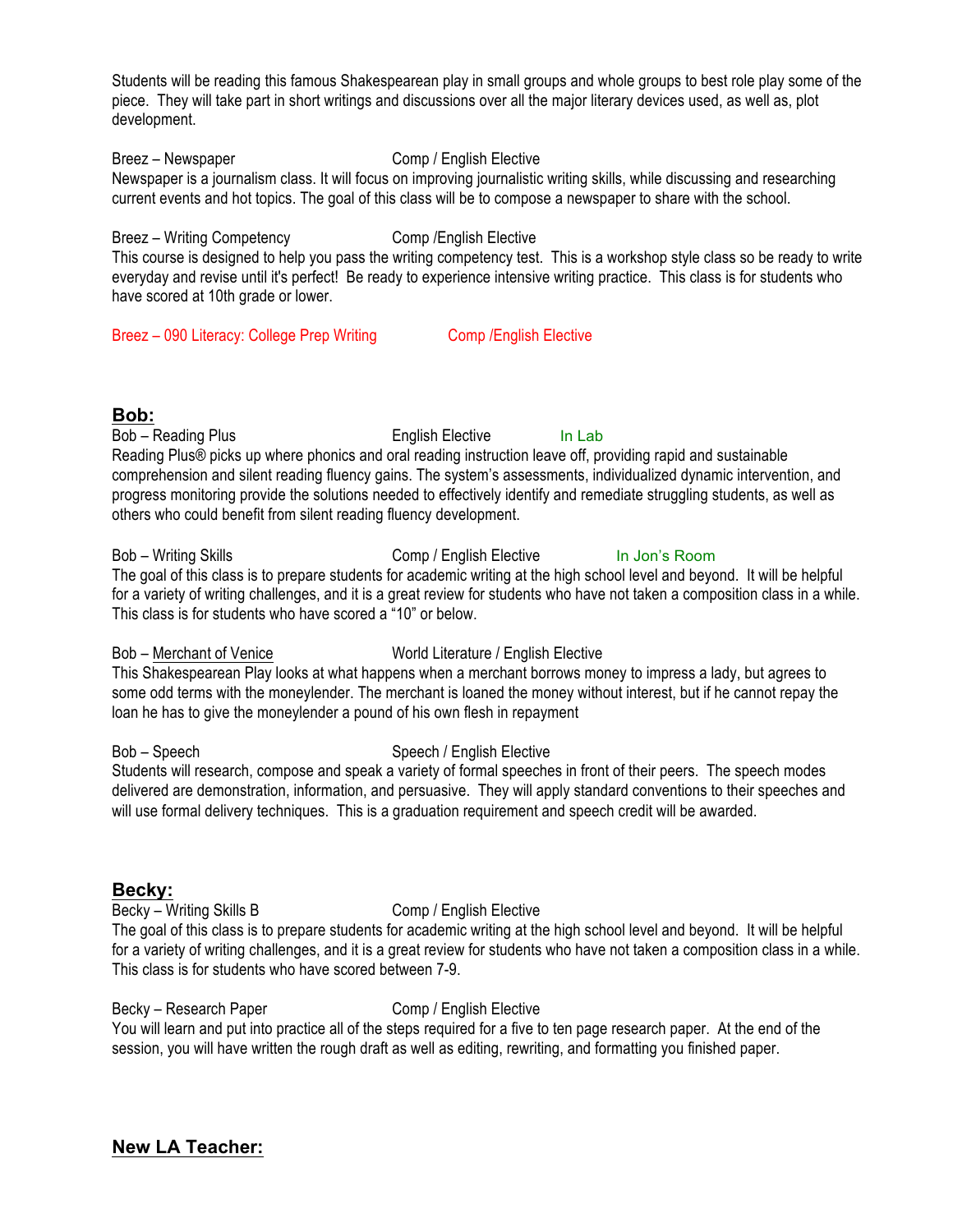New LA – Choice Reading **American Literature / World Literature / Comp / English Elective** After choosing your own book, learn literary tools to enhance your reading experience. The book choices are CFAHS student approved, so I'm sure you'll find a book you'll like.

New LA – Speech Speech Speech / English Elective

Students will research, compose and speak a variety of formal speeches in front of their peers. The speech modes delivered are demonstration, information, and persuasive. They will apply standard conventions to their speeches and will use formal delivery techniques. This is a graduation requirement and speech credit will be awarded.

New LA – Poetry **Comp / American Lit / World Lit / English Elective** 

Independent writing of any style of poetry will be taught in this class through a structured portfolio format. Students will learn technique, style, purpose and a variety of forms. Students will assess their problem areas and improve those areas through rewriting and student work shopping. Be prepared to read, write and perform a variety of poetry, including slam poetry, haiku, limerick, sonnet, and many more!

New LA – Teen Issues: The Struggle to be Strong "Project Resilience" English Elective This class will focus on resilience and where it comes from. We'll read true stories written by teens about overcoming tough times. We'll write about and discuss how we handle stress & troubles, live through adversity, and move forward with confidence, courage and hope. You'll find tools that can help build the skills and strengths you need to win your own battles. We'll also study The 7 Habits of Highly Effective Teens to improve self-image, build friendships, resist peer pressure, achieve goals, and much more! All are welcome to take this journey with me, but you must be open to self-help & life skills lessons!

# **Jana:**

# Jana – CPR & First Aid Health / Science Elective

Don't get caught unaware in an emergency situation, which may involve your loved ones! Learn basic emergency principles, rescue breathing, CPR, and more in this class designed to meet your graduate requirement for first aid. A must for all seniors! There will be tests! *This class will be limited to 20 students.*

Jana – Big Brothers/Big Sisters PE / Sociology / Community Service STUDENTS MUST SIGH UP WITH CHRIS, TEACHER APPROVAL TO TAKE THIS CLASS.

Co-teaching this with Chris Anderson

STUDENTS MUST TAKE BOTH 2nd and 3rd PERIODS.

This class will be a block class, and students will be taking a school bus to Charles Hay Elementary School daily. We will be working with various grade levels helping elementary students develop teamwork, physical education skills and boosting self esteem.

Jana – Football PE / Elective

We will be playing flag football in this class. You will and must participate everyday to earn your point. There will be absolutely no tackling or rough play tolerated. Also, no whining! We will be outdoors so dress appropriately and with proper footwear.

Jana – Fitness PE / Elective

This course is designed to give students the opportunity to learn the about the five areas of health-related physical fitness and various conditioning techniques used for obtaining optimal physical fitness. Activities may include weightlifting, circuit-training, and other activities geared toward improving students' current fitness levels. Students will be empowered to make wise choices, meet challenges, and develop positive behaviors in fitness, wellness, and movement activity for a lifetime.

Jana – Team Sports PE / Elective

This course is designed to give students the opportunity to learn and develop skills and strategies in a variety of team activities. Emphasis will be on participation and learning the basic rules and regulations of each sport/activity. Activities may include, but are not limited to, two or more sports such as Football, Basketball, Softball, Ultimate Frisbee and